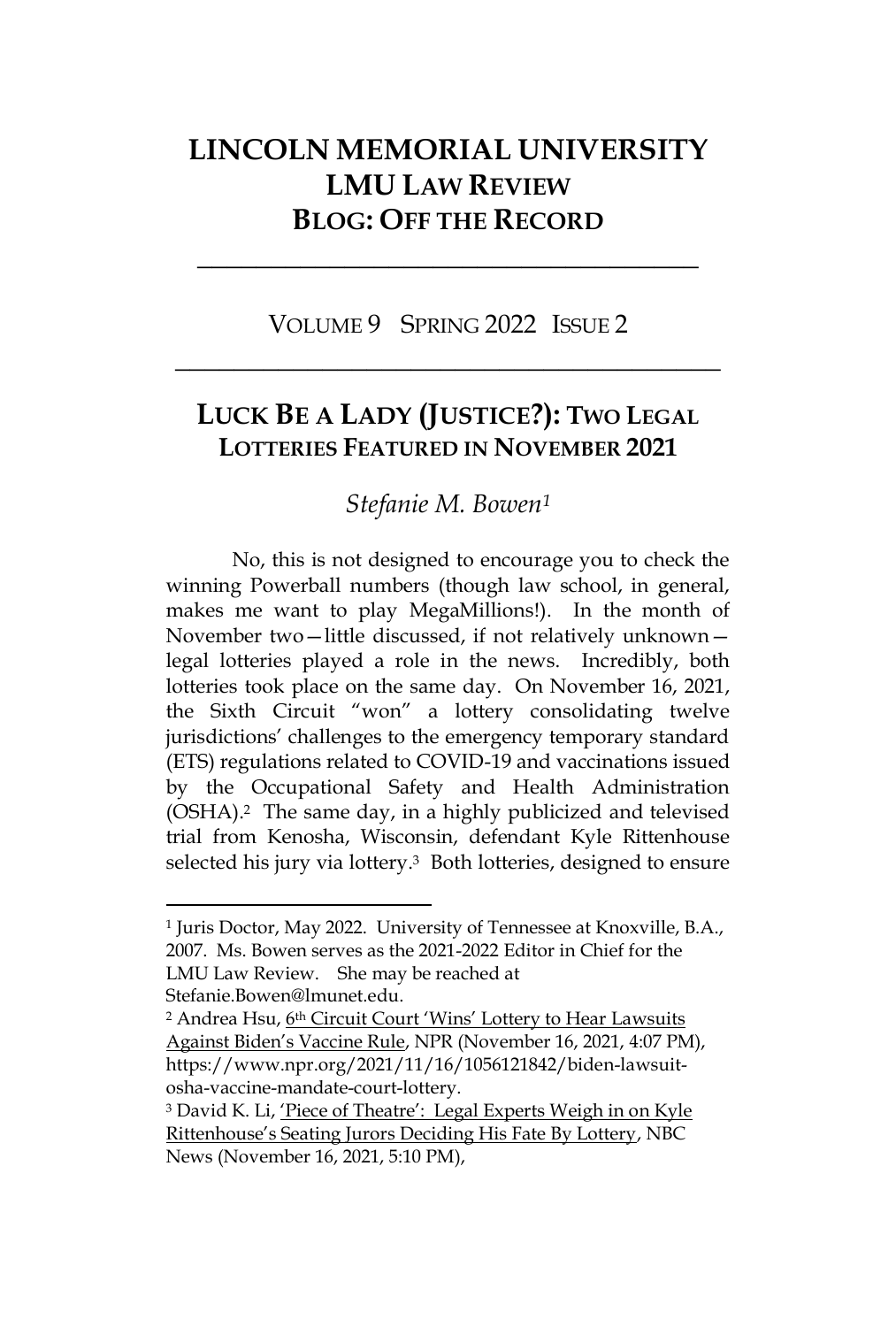fairness, provided for drama and headlines, but by leaving important work to chance, perhaps they failed to ensure public confidence in judicial proceedings.

On November 4, 2021, the Biden Administration released a brief detailing the Department of Labor's new OSHA requirement for employers with 100 or more employees. <sup>4</sup> The regulation mandated covered employers ensure each worker be fully vaccinated or test negative weekly for COVID-19. <sup>5</sup> The plan also required employers provide paid leave for employees to get vaccinated and mandated unvaccinated employees wear a mask in the workplace.<sup>6</sup> Within a day and a half, the vaccineor-test rule was blocked by a federal appeals court.7 More than 24 states, many businesses, and numerous religious organizations sued to block the alleged government overreach.<sup>8</sup> OSHA and the Biden administration desired to defend the rule.<sup>9</sup> To do so they asked the Multidistrict Litigation Panel (the "Panel") to consolidate the many separate actions against the rule $10$ 

<sup>4</sup> Press Release, The White House, Fact Sheet: Biden Administration Announces Details of Two Major Vaccination Policies, (November 4, 2021), https://www.whitehouse.gov/briefing-room/statementsreleases/2021/11/04/fact-sheet-biden-administration-announcesdetails-of-two-major-vaccination-policies/.

https://www.nbcnews.com/news/us-news/piece-theater-legalexperts-weigh-kyle-rittenhouse-seating-jurors-deci-rcna5779.

<sup>5</sup> Id.

<sup>6</sup> Id.

<sup>&</sup>lt;sup>7</sup> BST Holdings, L.L.C. v. OSHA, No. 21-60845, 2021 U.S. App. LEXIS 33698 (5th Cir. Nov. 12, 2021).

<sup>8</sup> Jud. Panel on Multidistrict Litig., CM/ECF for JPML MCP, https://www.jpml.uscourts.gov/sites/jpml/files/Multicircuit\_Petit ion\_%28MCP%29\_Docket\_Report-11-17-2021.pdf (last visited December 9, 2021) (Listing 12 circuits involved, 34 petitions filed related to MCP No. 165).

<sup>9</sup> Andrea Hsu, Blocked For Now, Biden's Vaccine-Or-Test Rule For Workers Faces Uncertain Future, NPR (November 8, 2021, 9:25 PM), https://www.npr.org/2021/11/08/1053625789/blocked-for-nowbidens-vaccine-or-test-rule-for-workers-faces-uncertain-future. <sup>10</sup> Andrea Hsu, <u>A Lottery Could Determine the Fate of Biden's</u> Vaccine Rule for 84 Million Workers, NPR (November 15, 2021, 7:58 AM), https://www.npr.org/2021/11/15/1055194418/a-lottery-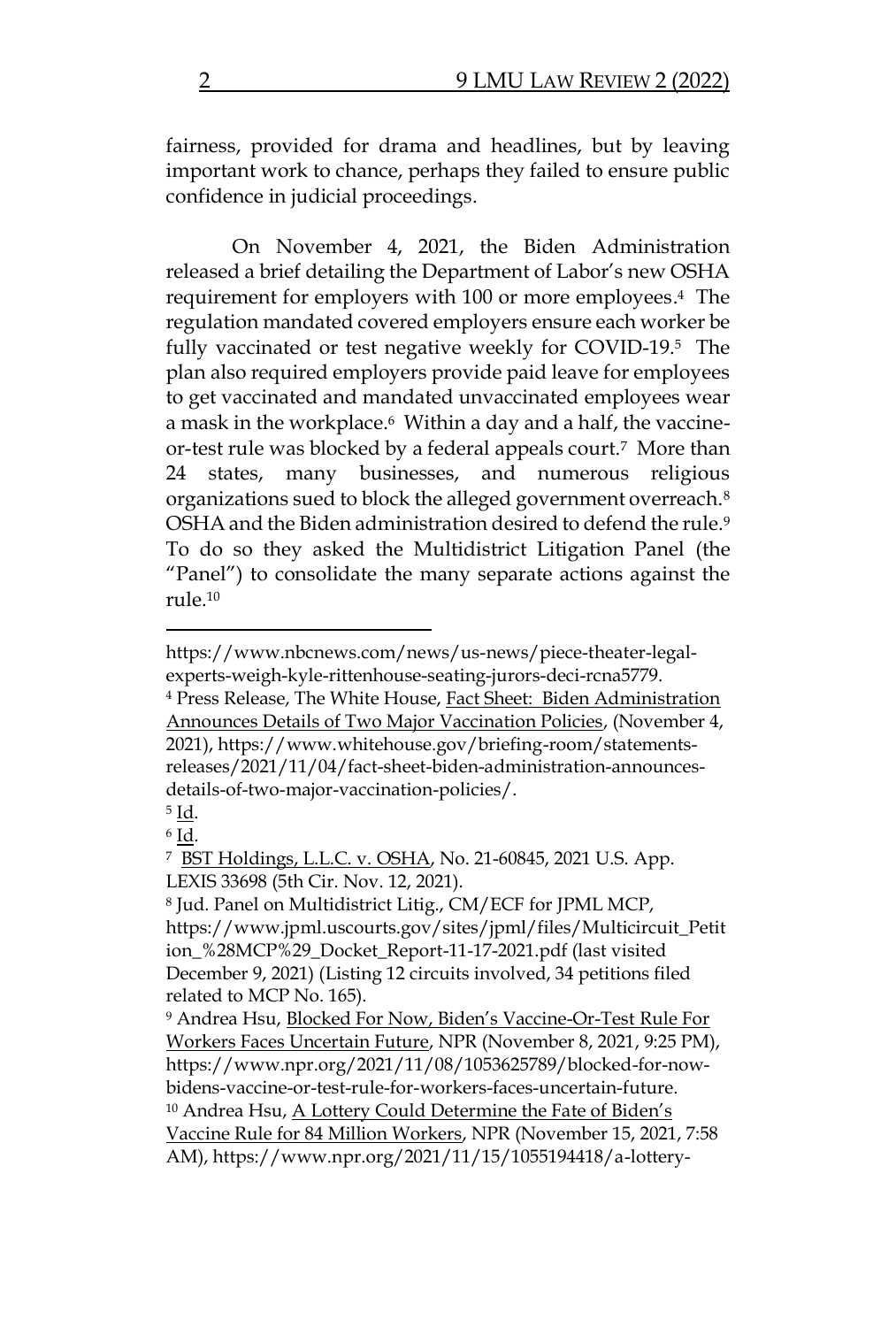The Multidistrict Litigation Panel was created in 1968 by an Act of Congress, 28 U.S.C. § 1407. The job of the Panel is twofold. First, the panel determines whether civil actions pending in different federal districts should be transferred to one federal district for consolidated proceedings.11 Second, the Panel selects which judge or judges will conduct the consolidated proceedings. This consolidation/centralization avoids duplicitous discovery, inconsistent rulings, and conserves judicial resources.12 Pretty typical stuff, right?

Section 1406(d) establishes that the Panel be comprised of seven circuit and district judges designated from time to time by the Chief Justice of the United States. No two can be from the same circuit.13 The concurrence of four members is necessary to authorize the Panel's actions. The current Chair of the Panel is Judge Sarah C. Vance of the Eastern District of Louisiana. The remaining members are Lewis A. Kaplan (S.D. New York), Ellen Segal Hovelle (D. District of Columbia). R. David Proctor (N.D. Alabama), Catherine D. Perry (E.D. Missouri), Karen K. Caldwell (E.D. Kentucky), and Nathaniel M. Gorton (D. Massachusetts).<sup>14</sup>

Under 28 U.S.C. § 2112(a)(3), if an agency's order receives two or more petitions for review within ten days of the order's issuance, the agency must notify the Judicial Panel on Multidistrict Litigation of the desire to consolidate per 28 U.S.C. § 1407. Rule 25.5 of the Judicial Panel on Multidistrict Litigation describes the process of selection by lottery. A drum contains an entry for each circuit where a petition for review on the issue is pending.15 Multiple petitions pending in a single circuit are

could-determine-the-fate-of-bidens-vaccine-rule-for-84-millionworkers?live=1.

<sup>11</sup> Jud. Panel on Multidistrict Litig.,

https://www.jpml.uscourts.gov/overview-panel-0 (last visited December 9, 2021).

<sup>12</sup> Id.

<sup>13</sup> Id.

<sup>14</sup> Jud. Panel on Multidistrict Litig., Judges Panel,

https://www.jpml.uscourts.gov/content/panel-judges (lasted visited December 9, 2021).

<sup>15</sup> Jud. Panel on Multidistrict Litig. Rule 25.5.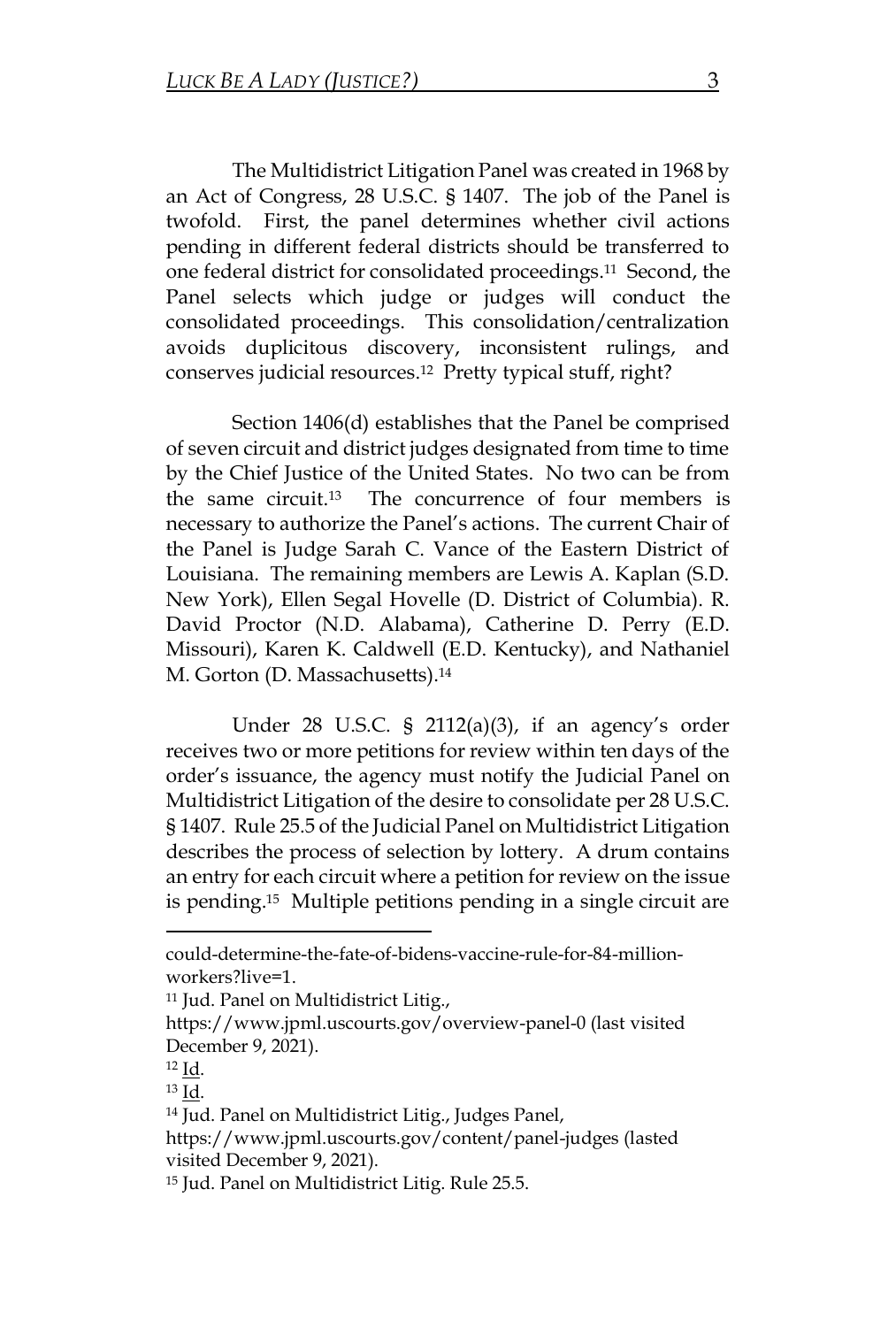still allotted only one entry in the drum.16 A designated deputy, other than the random selector, oversees the selection.17 In other words, each circuit is placed on a lottery entry, put in a hopper, and drawn by a judicial clerk. 18

And on November 16, 2021, that's exactly what happened.19 Court-watchers and those invested in the litigation surrounding COVID-19 and OSHA's vaccine requirement waited on pins and needles for the Panel to conduct the "secret" lottery.20 The selector drew the Sixth Circuit Court of Appeal's single entry, and the Panel issued an order consolidating the petitions for review from twelve circuits into the Sixth Circuit. Now, the record is to be filed pursuant to Rules 16 and 17 of the Federal Rules of Appellate Procedure. <sup>21</sup> In this case, the "winning circuit" not only won the right to hear legal challenges related to the vaccine rule but also inherited the Fifth Circuit stay issued just days before the lottery. <sup>22</sup> The White House deadline of Dec 6, 2021, has come and gone while the 84 million workers potentially affected by the mandate wait for a

<sup>16</sup> Id.

<sup>17</sup> Id.

<sup>18</sup> Id.

<sup>19</sup> Consolidation Order, MCP No. 165 (available at:

https://www.jpml.uscourts.gov/sites/jpml/files/MCP-165-

Consolidation\_Order-11-16-2021.pdf).

<sup>20</sup> Id. Of course, the lottery is not secret. But the revolution, and the lottery, will not be televised.

<sup>21</sup> Id.

<sup>22</sup> Id. See also BST Holdings, L.L.C. v. OSHA, No. 21-60845, 2021 U.S. App. LEXIS 33698 (5th Cir. Nov. 12, 2021).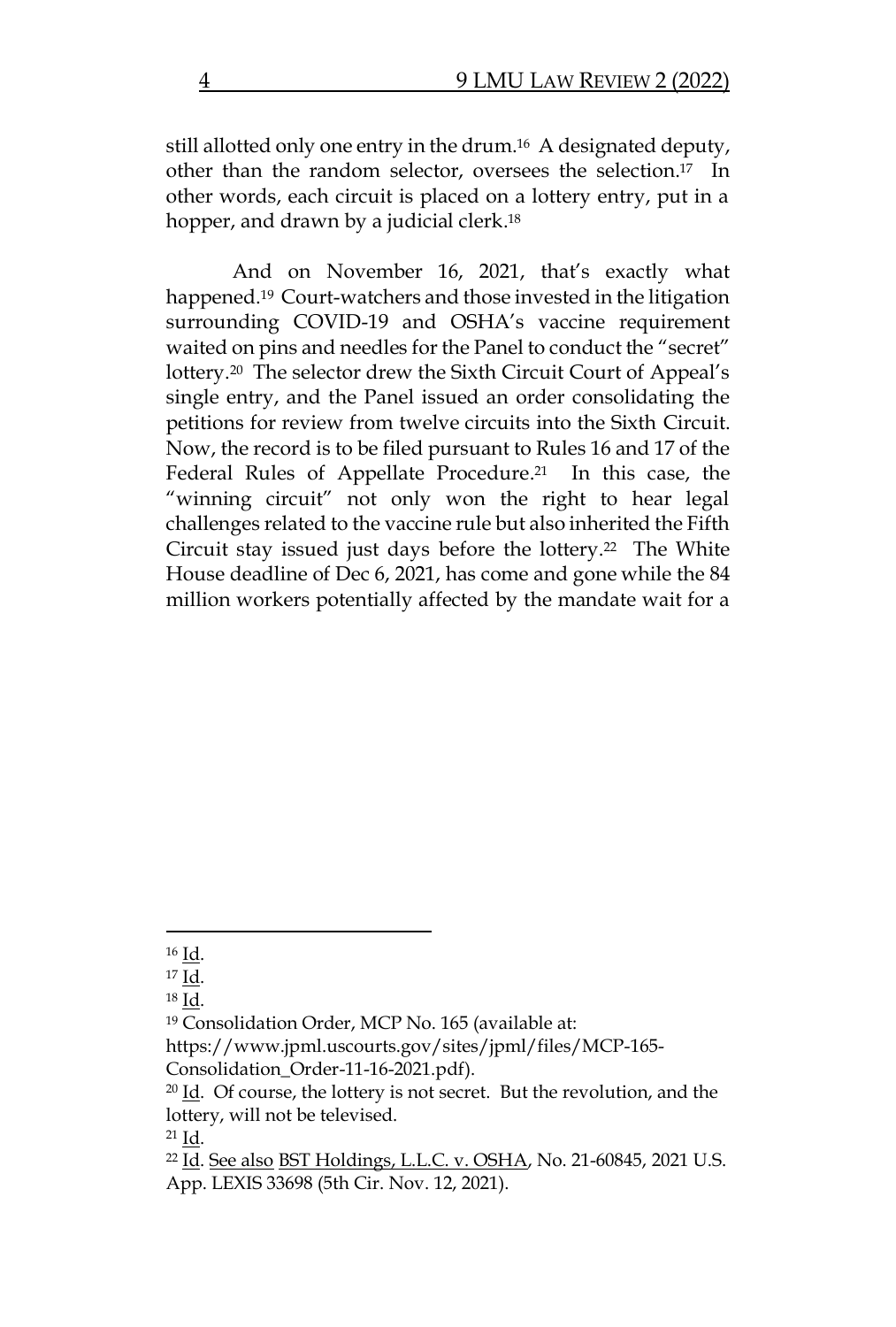Sixth Circuit opinion on the matter. <sup>23</sup> Ultimately, the case could end up before the Supreme Court.<sup>24</sup> Lucky you, Sixth Circuit!

On the same day the Panel conducted a lottery, a circuit court in Kenosha, Wisconsin took the spotlight as the Rittenhouse case closed. <sup>25</sup> The highly publicized trial that focused on self-defense, firearms, and summer protests featured explosive exchanges between Judge Bruce Schroder and lead prosecutor Thomas Binger. But the case drew even more curious eyes as Judge Schroeder invited defendant Rittenhouse to stick his hand into a lottery hopper, filled with the names of 18 men and women who heard the two weeks of testimony.26 Rittenhouse removed 6 numbers from the tumbler, leaving 12 to decide his fate.27 A court official collected the papers and showed them to prosecutors.28 The U.S. Constitution's Sixth Amendment entitles a criminal defendant to a jury of his peers, but perhaps this was the first time some had observed a defendant physically select his own panel. Wisconsin Statute 805.08(2) provides that additional jurors may be selected for a case. If, at the time the case is submitted, more jurors remain empaneled than needed, the court "determine[s] by lot which jurors shall not initially participate in

<sup>23</sup> Hsu, *supra* note 2. (Authors note: Since the drafting of this blog post in December 2021, the Sixth Circuit concluded the stay of the OSHA regulation was not justified. *See* Mass. Bldg. Trades Council v. United States DOL (In re MCP No. 165)*,* Nos. 21-7000, 21-4027, 21- 4028, 21-4031, 21-4032, 21-4033, 21-4080, 21-4082, 21-4083, 21-4084, 2021 U.S. App. LEXIS 37349 (6th Cir. Dec. 17, 2021). However, in January 2022 the Supreme Court of the United States disagreed and blocked the vaccine or test mandate for most large employers, but allowed the rule to remain for employees of medical facilities that accept Medicare or Medicaid funds. *See* Nat'l Fed'n of Indep. Bus. v. DOL, OSHA, 142 S. Ct. 661 (2022).

<sup>24</sup> Id. It did.

<sup>25</sup> *What Legal Experts Make of Judge's Order for Rittenhouse to Draw Jury By Lottery*, NBC Chicago (November 17, 2021, 5:01 AM), https://www.nbcchicago.com/news/national-international/whatlegal-experts-make-of-judges-order-for-rittenhouse-to-draw-hisown-jury-by-lottery/2686598/ (Hereinafter, "NBC Chicago"). <sup>26</sup> NBC Chicago, *supra* note 24.

<sup>27</sup> Id.

<sup>28</sup> Id.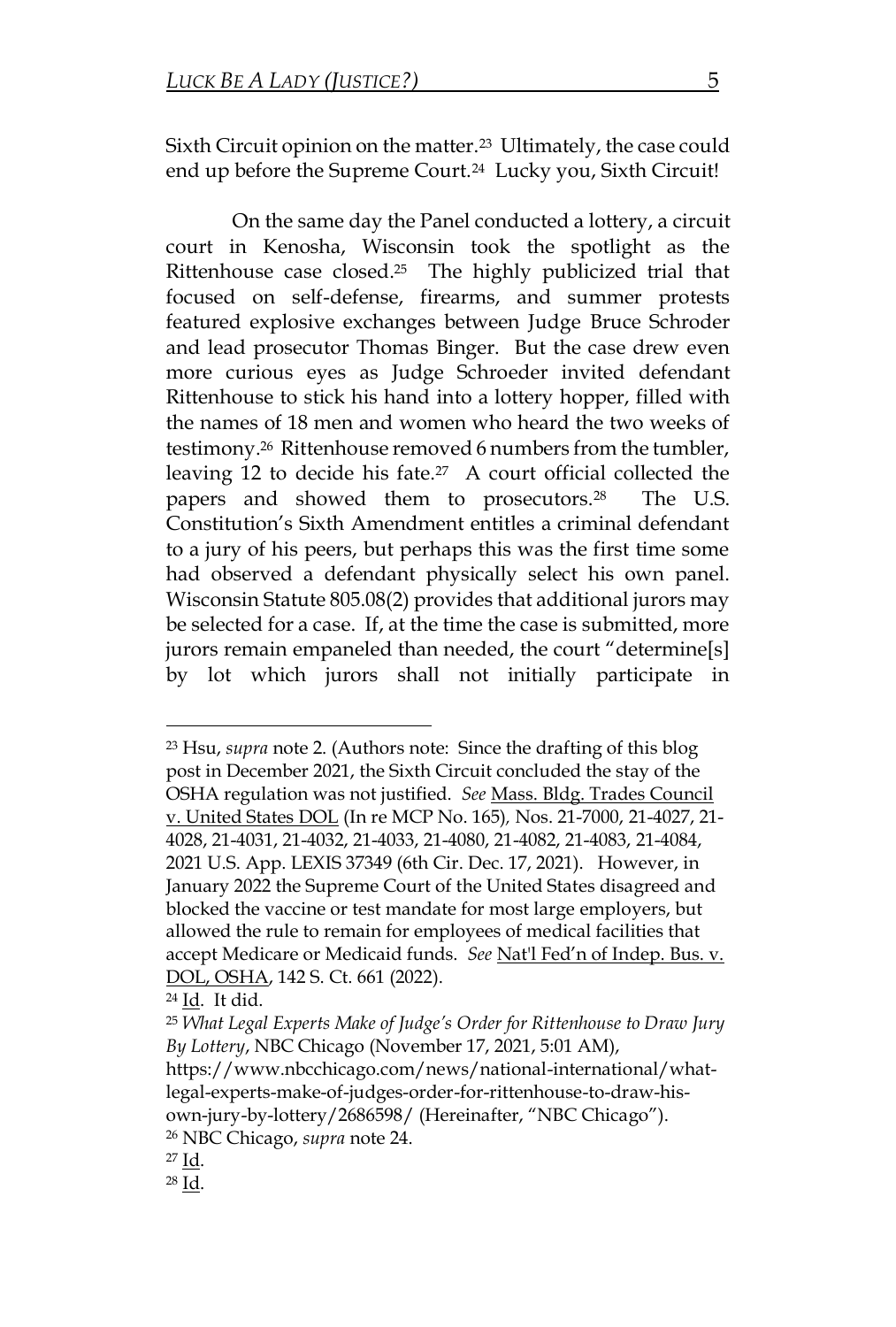deliberations."29 Two Wisconsin attorneys interviewed, noted that seeing a defendant selecting his own jury felt unusual, as most often a court clerk performs the task.30 The law prescribes the lottery but is silent on who may draw the entries.

Perhaps this "drawing of lots" is common practice in Wisconsin, just as the Panel frequently selects a circuit for consolidation by lottery.31 But the common observer was likely struck on this November day at two controversial, publicized cases were left to a game of chance. In a profession and field of study often reduced to intricate rules (consider the Federal Rules of Evidence Exceptions to the Rule Against Hearsay), to see an outcome determined by a drum filled with entries, rotated, and selected at random is certainly novel. One cannot help considering if the fundamental goals of justice are met with a lottery selecting these important outcomes.

To be sure, lotteries, especially the ones described in this blog, are not unfair simply because they are random. Each circuit, and each juror, received one entry and was chosen at random. The results were certified by clerks of court. The public observed Rittenhouse select the entries. And yet, in popular culture at least, the thought of a lottery to select an outcome is often portrayed as unfair. Think of the "reaping" in The Hunger Games—a lottery to select representatives of each district to fight in a post-apocalyptic death match.<sup>32</sup> One entry per person, placed in a drum and selected in a public setting. And yet, the process being indiscriminate, the sheer random chance of it all, seems to be what resonates with the public as "unfair." Of course, the lotteries contemplated in this blog do not determine participants in a post-apocalyptic death match. But they still determined who decided the fate of a defendant facing a term of years in prison, and a vaccine mandate during a years-long pandemic in the face of another mutated variant as more businesses encourage employees to return to work.

<sup>29</sup> Wis. Stat. Ann. § 805.08(2).

<sup>30</sup> NBC Chicago, *supra* note 24.

<sup>&</sup>lt;sup>31</sup> The official JPML website indicates they've ruled on centralization in 2,750 dockets, 600,000 cases, and millions of claims therein.

https://www.jpml.uscourts.gov/overview-panel-0.

<sup>32</sup> Suzanne Collins, The Hunger Games (Scholastic 2008).